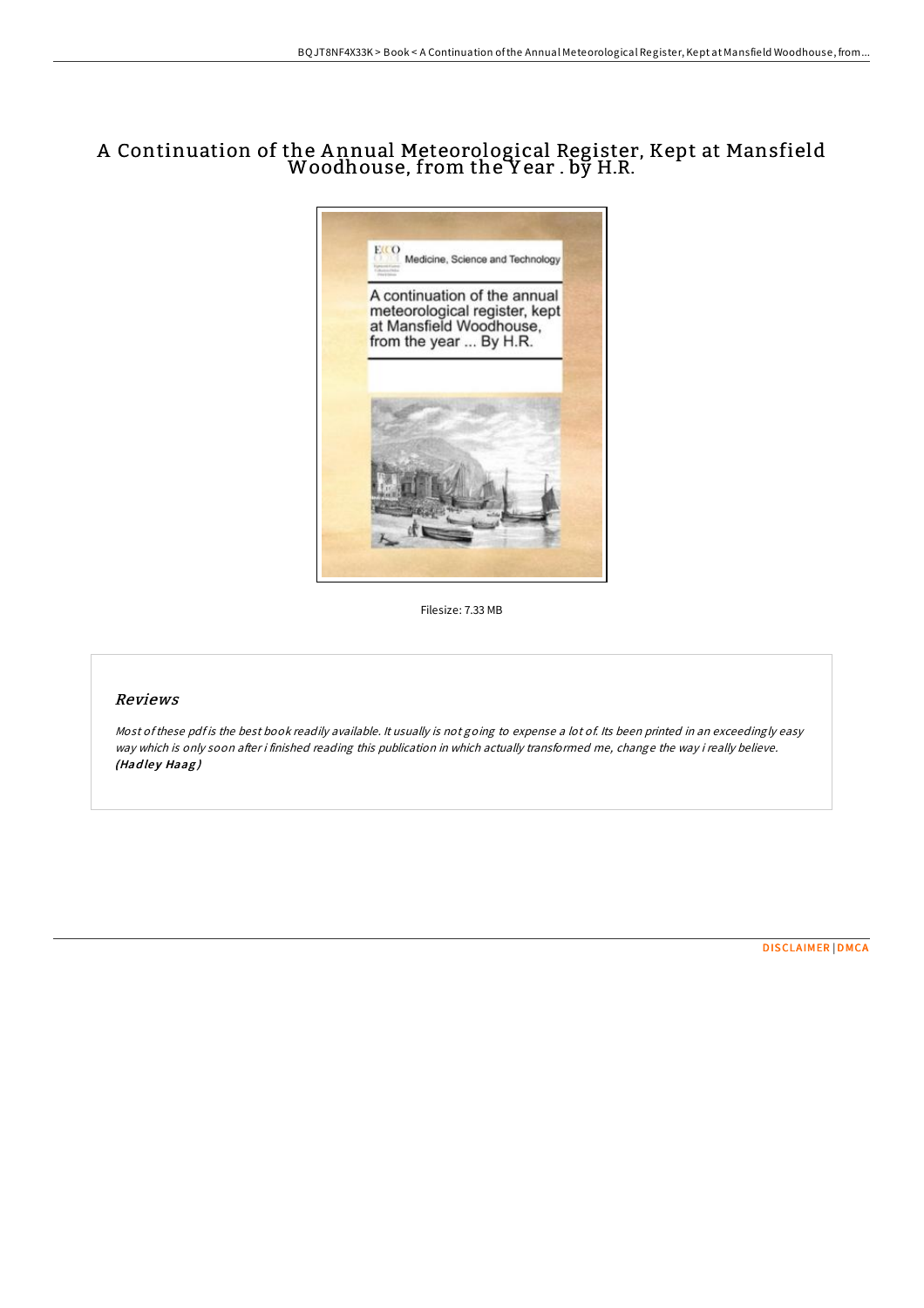## A CONTINUATION OF THE ANNUAL METEOROLOGICAL REGISTER, KEPT AT MANSFIELD WOODHOUSE, FROM THE YEAR . BY H.R.



To save A Continuation of the Annual Meteorological Register, Kept at Mansfield Woodhouse, from the Year. by H.R. eBook, make sure you refer to the hyperlink below and save the file or have access to additional information which are in conjuction with A CONTINUATION OF THE ANNUAL METEOROLOGICAL REGISTER, KEPT AT MANSFIELD WOODHOUSE, FROM THE YEAR . BY H.R. ebook.

Gale Ecco, Print Editions, United States, 2010. Paperback. Book Condition: New. 189 x 246 mm. Language: English . Brand New Book \*\*\*\*\* Print on Demand \*\*\*\*\*.The 18th century was a wealth of knowledge, exploration and rapidly growing technology and expanding record-keeping made possible by advances in the printing press. In its determination to preserve the century of revolution, Gale initiated a revolution of its own: digitization of epic proportions to preserve these invaluable works in the largest archive of its kind. Now for the first time these highquality digital copies of original 18th century manuscripts are available in print, making them highly accessible to libraries, undergraduate students, and independent scholars.Medical theory and practice of the 1700s developed rapidly, as is evidenced by the extensive collection, which includes descriptions of diseases, their conditions, and treatments. Books on science and technology, agriculture, military technology, natural philosophy, even cookbooks, are all contained here.]+++The below data was compiled from various identification fields in the bibliographic record of this title. This data is provided as an additional tool in helping to insure edition identification: ++++British LibraryP006011H.R. = compiler and author: Hayman Rooke. Imprint lacks date; first year of publication conjectured by cataloger from the text. With monthly and annual tables describing various weather phenomena, and summaries of important or unusual weather conditions in Nottinghamshire.Nottingham [England]: printed by Samuel Tupman, opposite the Inns, [1797- v.: tables; 21 cm (8).

G. Read A Co[ntinuatio](http://almighty24.tech/a-continuation-of-the-annual-meteorological-regi-1.html)n of the Annual Meteorological Register, Kept at Mansfield Woodhouse, from the Year . by H.R. Online

<sup>回</sup> Download PDF A Co[ntinuatio](http://almighty24.tech/a-continuation-of-the-annual-meteorological-regi-1.html)n of the Annual Meteorological Register, Kept at Mansfield Woodhouse, from the Year. by H.R.